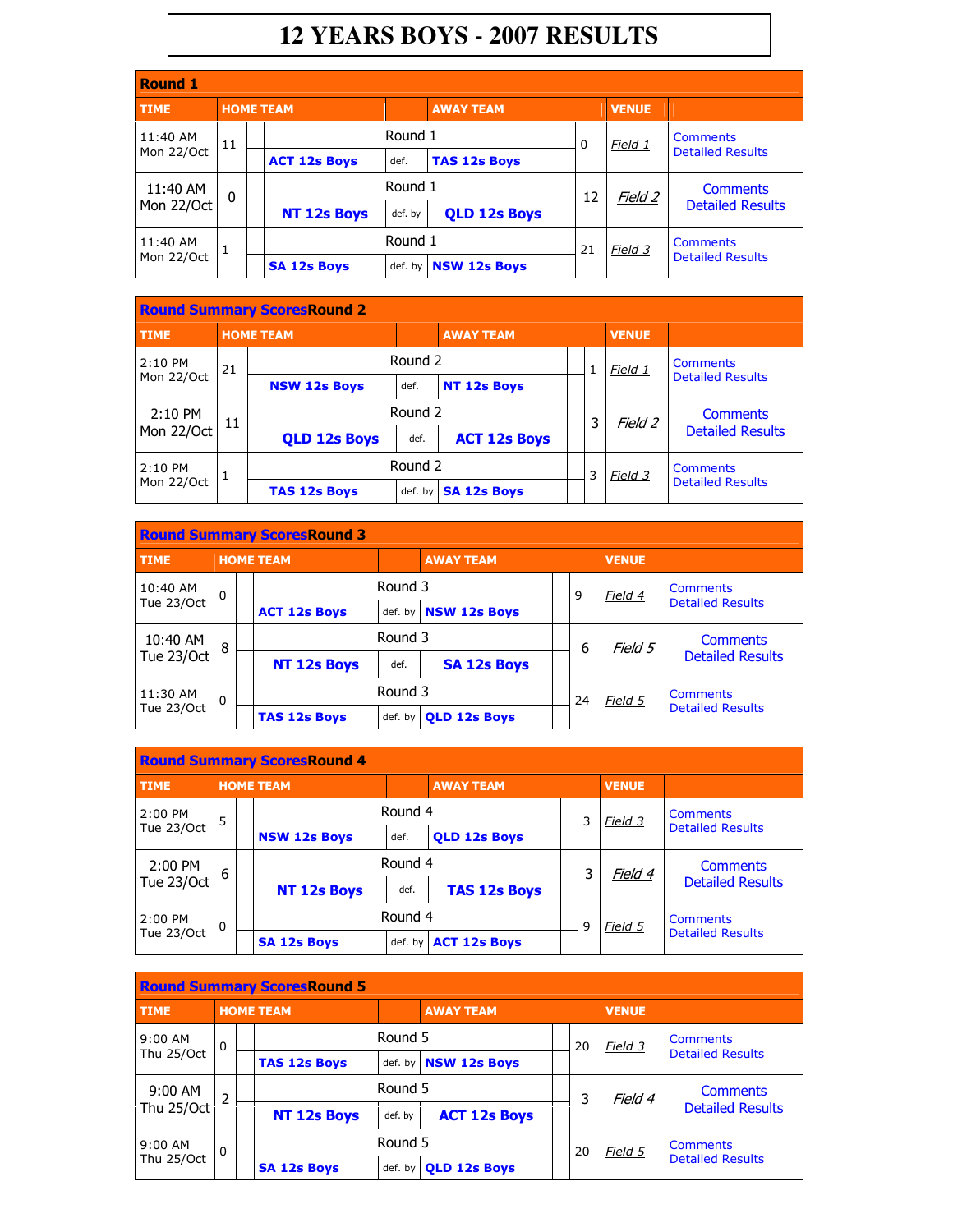| <b>6 Team rounds</b>   |                |                     |           |                     |   |          |              |                                            |
|------------------------|----------------|---------------------|-----------|---------------------|---|----------|--------------|--------------------------------------------|
| <b>TIME</b>            |                | <b>HOME TEAM</b>    |           | <b>AWAY TEAM</b>    |   |          | <b>VENUE</b> |                                            |
| $2:50$ PM              | 7              |                     | R 1v3     |                     |   | $\Omega$ | Field 1      | <b>Comments</b><br><b>Detailed Results</b> |
| Thu 25/Oct             |                | <b>NSW 12s Boys</b> | def.      | <b>ACT 12s Boys</b> |   |          |              |                                            |
| $2:50$ PM              | 5              |                     | R 4v6     |                     |   | 3        | Field 2      | <b>Comments</b>                            |
| Thu 25/Oct             |                | <b>NT 12s Boys</b>  | def.      | <b>TAS 12s Boys</b> |   |          |              | <b>Detailed Results</b>                    |
| $8:00$ AM              | 11             |                     | R 2v3     |                     |   | 2        | Field 6      | <b>Comments</b>                            |
| Fri 26/Oct             |                | <b>OLD 12s Boys</b> | def.      | <b>ACT 12s Boys</b> |   |          |              | <b>Detailed Results</b>                    |
| $9:00$ AM              | 11             |                     | R 5v6     |                     |   | 4        | Field 6      | <b>Comments</b>                            |
| Fri 26/Oct             |                | <b>SA 12s Boys</b>  | def.      | <b>TAS 12s Boys</b> |   |          |              | <b>Detailed Results</b>                    |
| $10:00$ AM             | 2              |                     | R 1v2     |                     |   | 2        | Field 1      | <b>Comments</b>                            |
| Fri 26/Oct             |                | <b>NSW 12s Boys</b> | <b>VS</b> | <b>OLD 12s Boys</b> |   |          |              | <b>Detailed Results</b>                    |
| 11:00 AM<br>Fri 26/Oct | $\overline{2}$ |                     | R 4v5     |                     | 3 |          | Field 3      | <b>Comments</b>                            |
|                        |                | <b>NT 12s Boys</b>  | def. by   | <b>SA 12s Boys</b>  |   |          |              | <b>Detailed Results</b>                    |

## **12 YEARS GIRLS - 2007 RESULTS**

| <b>Round 1</b> |          |  |                      |         |                       |  |    |              |                                            |  |
|----------------|----------|--|----------------------|---------|-----------------------|--|----|--------------|--------------------------------------------|--|
| <b>TIME</b>    |          |  | <b>HOME TEAM</b>     |         | <b>AWAY TEAM</b>      |  |    | <b>VENUE</b> |                                            |  |
| 10:50 AM       | 1        |  |                      | Round 1 |                       |  | 11 | Field 5      | <b>Comments</b>                            |  |
| Mon 22/Oct     |          |  | <b>SA 12s Girls</b>  |         | def. by NSW 12s Girls |  |    |              | <b>Detailed Results</b>                    |  |
| 11:40 AM       | 5        |  |                      | Round 1 |                       |  |    | Field 4      | <b>Comments</b><br><b>Detailed Results</b> |  |
| Mon 22/Oct     |          |  | <b>ACT 12s Girls</b> | def.    | <b>TAS 12s Girls</b>  |  |    |              |                                            |  |
| 11:40 AM       | $\Omega$ |  |                      | Round 1 |                       |  | 14 | Field 5      | <b>Comments</b>                            |  |
| Mon 22/Oct     |          |  | <b>NT 12s Girls</b>  | def. by | <b>OLD 12s Girls</b>  |  |    |              | <b>Detailed Results</b>                    |  |

| <b>Round Summary ScoresRound 2</b> |                  |  |                      |           |                      |  |          |              |                                            |  |
|------------------------------------|------------------|--|----------------------|-----------|----------------------|--|----------|--------------|--------------------------------------------|--|
| <b>TIME</b>                        | <b>HOME TEAM</b> |  |                      |           | <b>AWAY TEAM</b>     |  |          | <b>VENUE</b> |                                            |  |
| 3:00 PM                            | 9                |  |                      | Round 2   |                      |  | $\Omega$ | Field 1      | <b>Comments</b>                            |  |
| Mon 22/Oct                         |                  |  | <b>NSW 12s Girls</b> | def.      | NT 12s Girls         |  |          |              | <b>Detailed Results</b>                    |  |
| 3:00 PM                            | 16               |  |                      | Round 2   |                      |  | $\Omega$ | Field 2      | <b>Comments</b>                            |  |
| Mon 22/Oct                         |                  |  | <b>QLD 12s Girls</b> | def.      | <b>ACT 12s Girls</b> |  |          |              | <b>Detailed Results</b>                    |  |
| 3:00 PM                            | 3                |  |                      | Round 2   |                      |  | 3        | Field 3      | <b>Comments</b><br><b>Detailed Results</b> |  |
| Mon 22/Oct                         |                  |  | <b>TAS 12s Girls</b> | <b>VS</b> | <b>SA 12s Girls</b>  |  |          |              |                                            |  |

| <b>Round Summary ScoresRound 3</b> |             |  |                      |         |                       |  |    |              |                                            |  |
|------------------------------------|-------------|--|----------------------|---------|-----------------------|--|----|--------------|--------------------------------------------|--|
| <b>HOME TEAM</b><br><b>TIME</b>    |             |  |                      |         | <b>AWAY TEAM</b>      |  |    | <b>VENUE</b> |                                            |  |
| 10:40 AM                           | $\mathbf 0$ |  |                      | Round 3 |                       |  | 13 | Field 1      | <b>Comments</b>                            |  |
| Tue 23/Oct                         |             |  | <b>ACT 12s Girls</b> |         | def. by NSW 12s Girls |  |    |              | <b>Detailed Results</b>                    |  |
| 10:40 AM                           |             |  |                      | Round 3 |                       |  | 5  | Field 2      | <b>Comments</b><br><b>Detailed Results</b> |  |
| Tue 23/Oct                         |             |  | <b>NT 12s Girls</b>  | def. by | <b>SA 12s Girls</b>   |  |    |              |                                            |  |